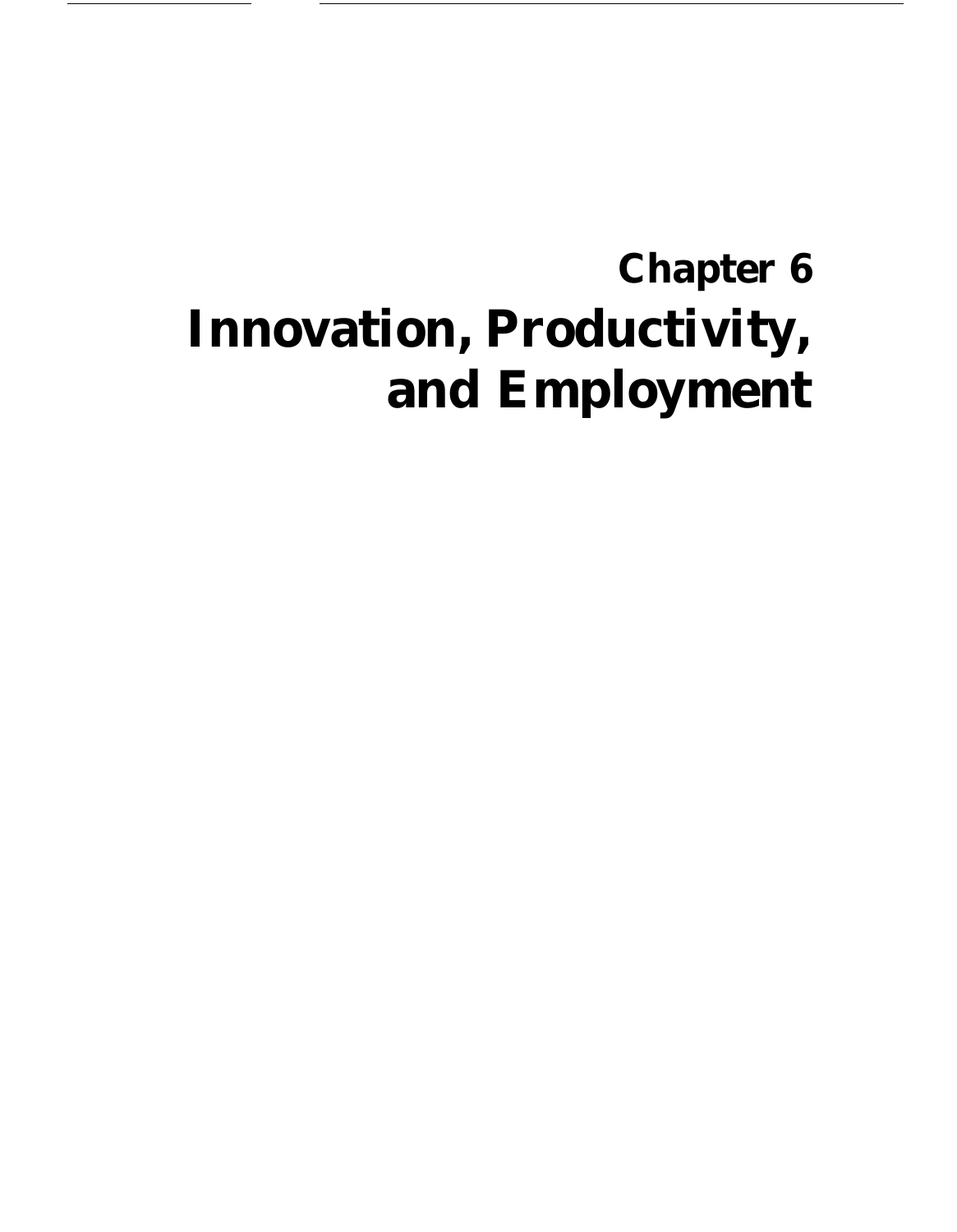## **Contents**

|                                                                                                                                                                                                                                | Page |
|--------------------------------------------------------------------------------------------------------------------------------------------------------------------------------------------------------------------------------|------|
|                                                                                                                                                                                                                                |      |
| Research and Development (1) 1999 (1) 1999 (1) 1999 (1) 1999 (1) 1999 (1) 1999 (1) 1999 (1) 1999 (1) 1999 (1) 1999 (1) 1999 (1) 1999 (1) 1999 (1) 1999 (1) 1999 (1) 1999 (1) 1999 (1) 1999 (1) 1999 (1) 1999 (1) 1999 (1) 1999 |      |
|                                                                                                                                                                                                                                |      |
|                                                                                                                                                                                                                                |      |
|                                                                                                                                                                                                                                |      |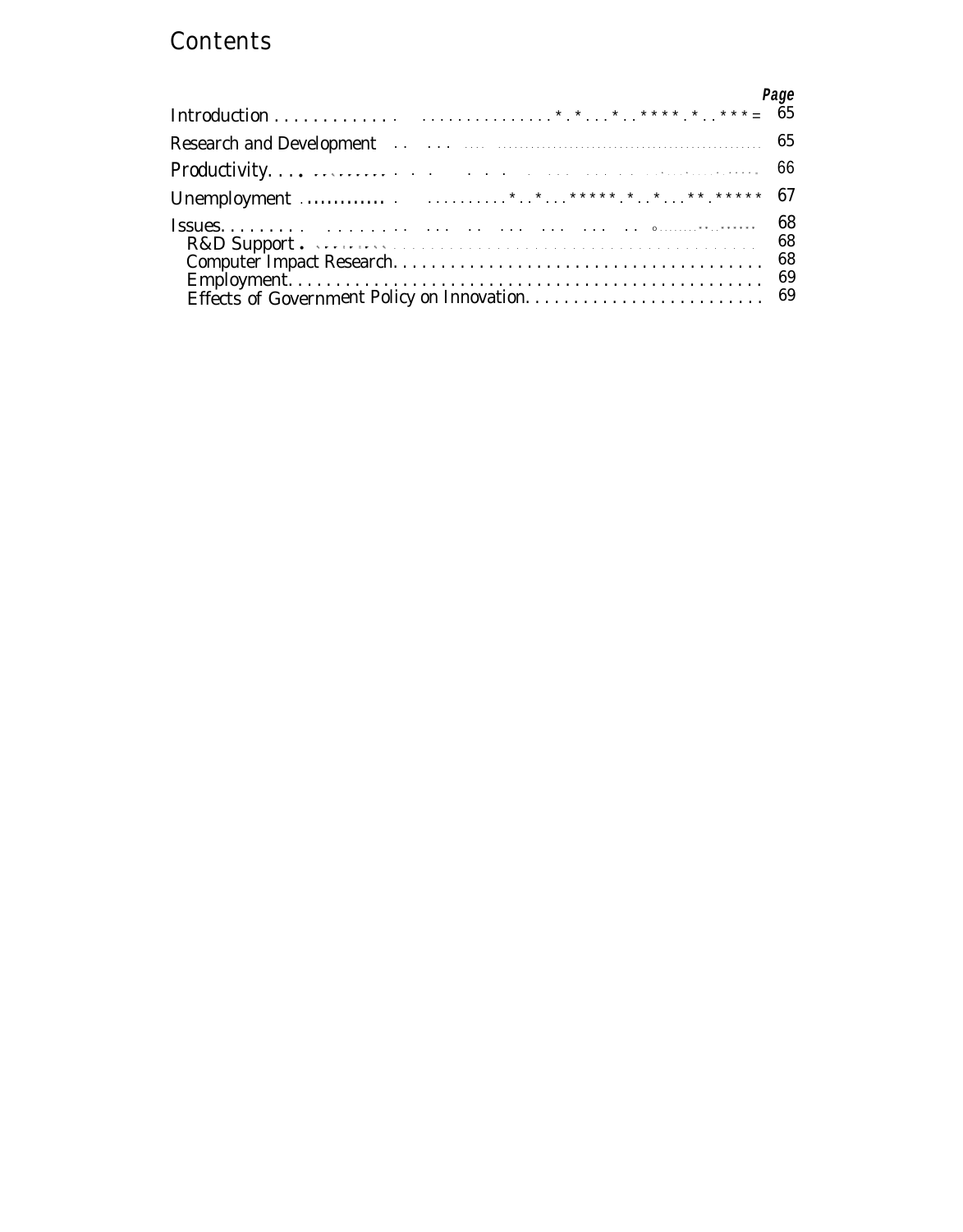## **Chapter** 6 **Innovation, Productivity, and Employment**

## **Introduction**

Innovation, the continual generation of new technological ideas and products and services based on those ideas, is a prime requisite for a healthy industry in a high technology field. Congress and the executive branch have been particularly concerned about possible economic and regulatory incentives to innovation. The Congressional Research Service (CRS) identified 30 separate bills concerned with stimulating innovation that were considered by the 96th Congress.<sup>'</sup>A major executive branch study coordinated by the Secretary of Commerce culminated, in October 1979, in a Presidential message to Congress on industrial innovation, in which a number of measures were proposed. '

Information technology is central to these concerns. Computer and communication technologies are moving ahead so rapidly that products can become obsolete within a few years. Thus, although the United States holds a substantial positive balance of trade in certain areas of computer technology, the maintenance of this balance depends on continued research and development (R&D). Because of aggressive import competition from Europe, Japan, and Canada, even domestic markets are vulnerable to any faltering in the technological lead. A parallel OTA study is examining U.S. industrial competitiveness in the international electronics and computer markets.<sup>3</sup>

## **Research and Development**

The structure of innovation and product development in the computer industry is unusual, even for a high technology field. Basic research in computer science, which is largely carried out in universities, is based on the technology rather than on physical laws.<sup>4</sup>Thus, the leadtime between a fundamental theoretical advance in computer science and a practical application is, in general, relatively short, a few years or less.

——— —

Because of this close connection between technology and research, the vitality of the computer industry is in part dependent on the vitality of academic computer science. However, university departments of computer science are experiencing problems.<sup>5</sup> Rapidly growing departments face competition with private industry for the talented faculty needed to do the research and to train new experts. This situation is particularly critical in systems design and soft-

 $\frac{1}{100}$ Congressional Research Service, "Industrial Innovation, " issue brief No. IB 80005; updated 10/24/80.

<sup>2</sup>U.S. Congress, House of Representatives, "Industrial Innovation message from the President of the United States

transmitting proposals for Fostering Industrial Innovation," Oct. 31, 1979, Washington, D.C. (96th Cong., 1st sess., House, Dec. 96-214).

<sup>&#</sup>x27;U.S. Congress, Office of Technology Assessment, *Asessmen t of Impact of Technology on Competitiveness of U.S. Electronics Industry,* in progress.

<sup>&#</sup>x27;Bruce Arden (cd.), *Il"hat (Tun Be Autc)rnuted?* report of the Computer Science and Engineering Research Study (Cambridge, hlass.: Massachusetts Institute of Technology Press, 1980).

<sup>&</sup>quot;National Science Foundation, *Science and Engineering Education for the 1980's and Beyond: A Report to the Presi-(ien t.* October 1980.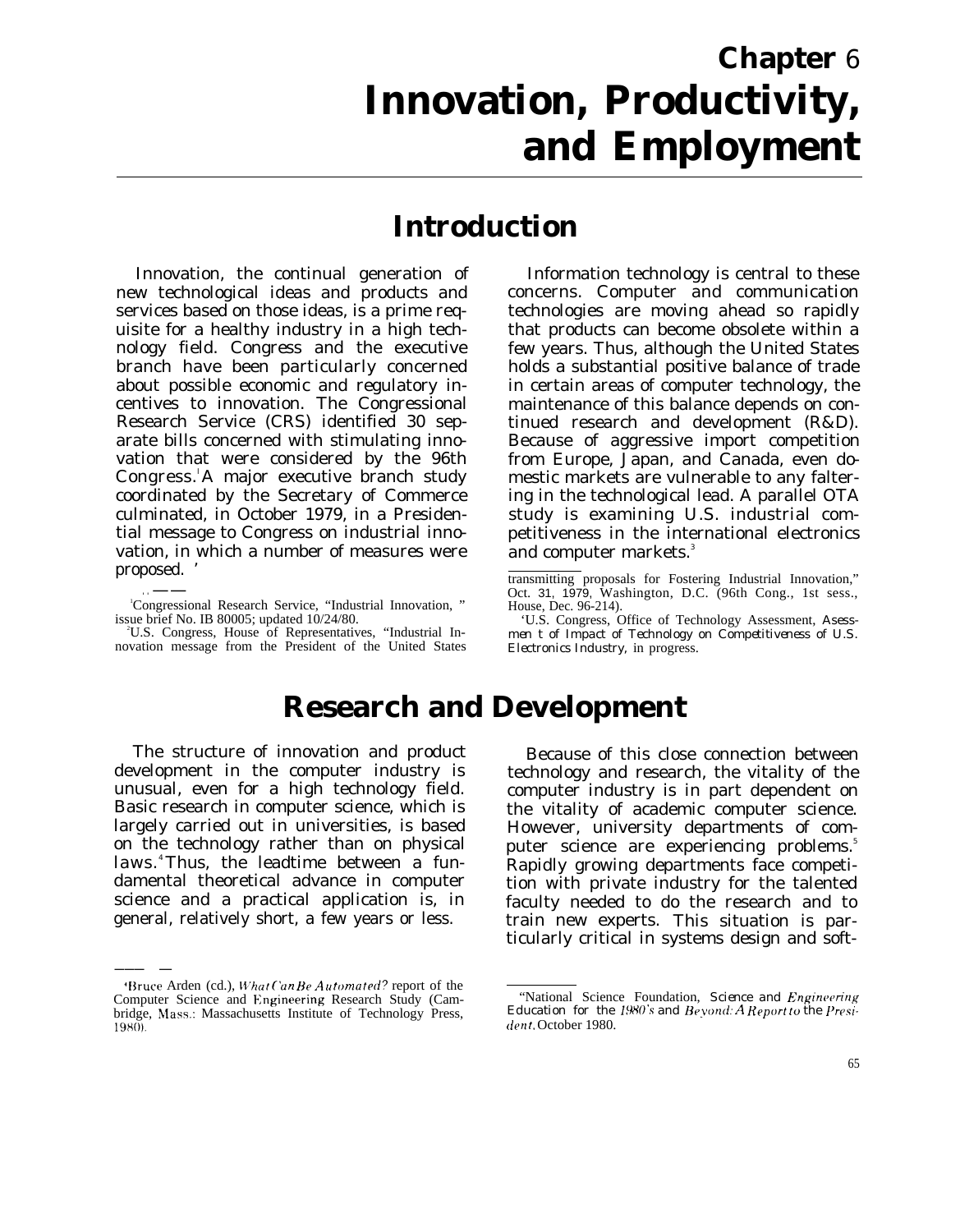ware engineering. The departments also need to invest in the facilities necessary for R&D and in experimental\* computer science.

Several U.S. corporations in the information industry, realizing that their success depends on continued innovation, have established their own large research centers. Bell Laboratories in the United States and IBM both here and overseas are notable examples. These centers produce outstanding basic and applied research, and are also important links between the basic research carried out in the universities and the needs of industry.

\*Experimental computer science tries to develop new concepts of computer architecture and programing by working directly with the machines rather than through theoretical analysis. Many vital areas of computer science cannot yet be addressed through theory. They are approached through the experience of developing programs to do particular tasks.

Another aspect of innovation in the information industry is the role played by small entrepreneurial firms in new product development. Many specialized areas at the leading edge of information technology are dominated by relatively small new companies (see ch. 14). Indeed, some experts in the industry suggest that one important pattern for innovation in information technology involves an entrepreneur who develops a new product and then forms a company to produce and sell it. If successful, the new company's need for capital expands. Frequently in the last decade, the only choice for the small company to meet this capital need was to be acquired by a larger firm. This is still the predominant goal of most high technology, high growth companies, although a few have been able to reach the public market.

## **Productivity**

In the 1970's, the rate of productivity growth in the United States fell far below historical trends, causing concern in Government and industry. In addition to providing the basis for an increased standard of living, productivity growth is a major defense against inflationary pressures, especially those caused by cost increases for externally provided resources such as oil. (Electronics and agriculture, two sectors that have experienced very high productivity growth rates, have supplied the principal exports offsetting the large international trade imbalance due to oil imports.) Productivity growth also provides the leeway to meet certain societal goals, such as a more equitable distribution of basic goods and services like food, medical care, and education.

Although not all economists agree on the causes of the productivity lag, four main factors in the last decade have commonly been noted by various experts:

• growth of the service sector of the economy,

- entry into the job market of a large number of young and inexperienced workers,
- decline in the rate of technical innovation and investments in R&D, and
- growing Federal intervention in the form of regulation and tax policies that discourage innovation.

There is reason to believe that innovation in computer technology can help productivity growth in the United States. In addition to lower cost and/or better quality retail consumer products, the new technology also generates improved techniques and tools for making those products. Experts have noted the positive correlation between innovation rates and productivity in several industries.<sup>6</sup>

Based on anticipated advances in artificial intelligence, robotics, computer control, and input-output technology over the next few

<sup>&#</sup>x27;Edwin Mansfield! "Research and Development, Productivity, and Inflation, " Science, vol. 209, Sept. 5, 1980, pp. 1,091-1,093.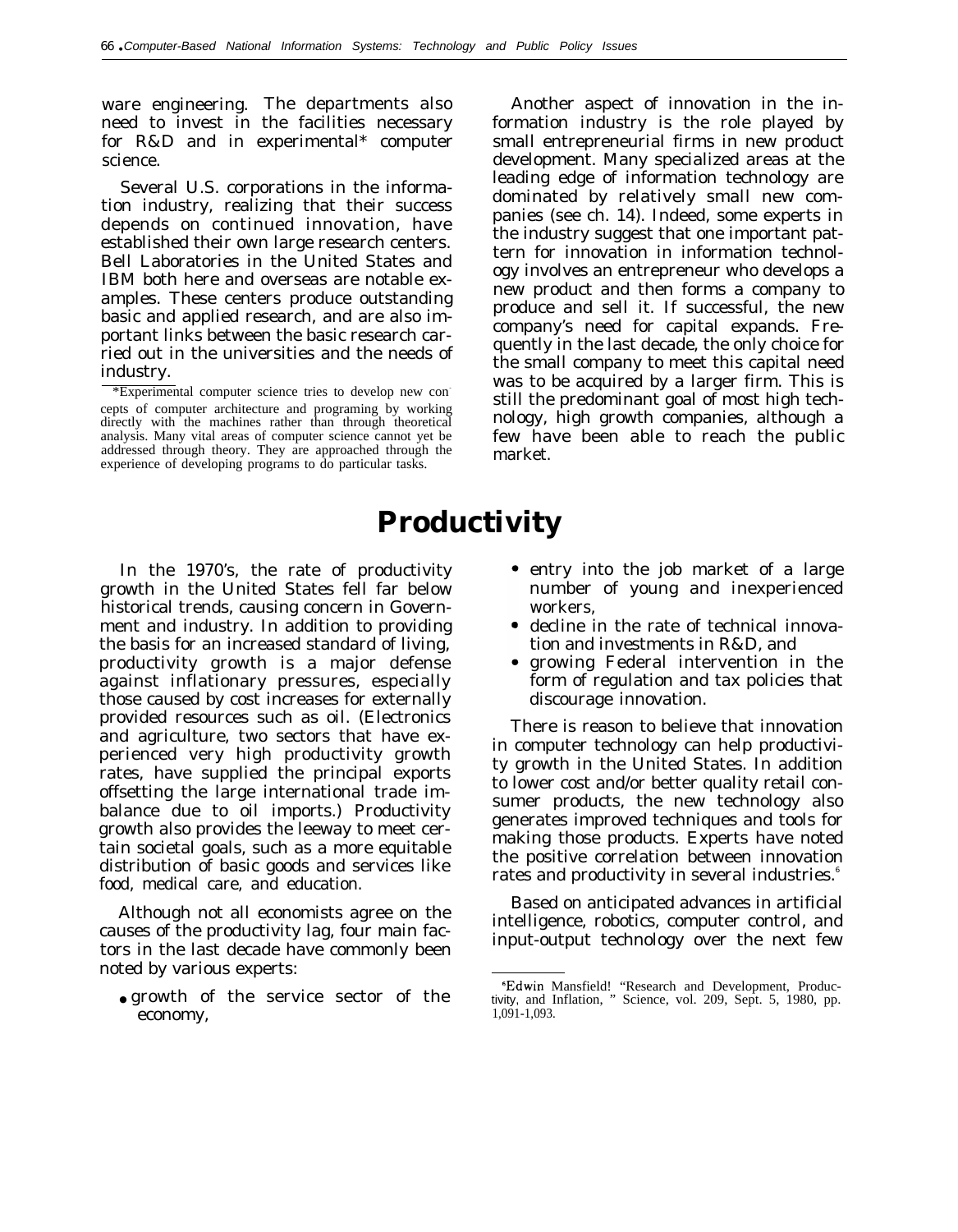years, computer-based factory automation will make a substantial contribution to improving manufacturing productivity. Word processing and other forms of office automation are already responsible for improving clerical productivity and may have similar potential for managerial productivity. Intelligent cash registers and automated checkout are directly improving the productivity of retail clerks and indirectly the productivity of retail management (e.g., accounting, inventory control, procurement). Automated bank tellers (teller machines) are reducing the service loads on human tellers. The full impact is yet to be felt of these and other applications that are only now starting to be installed in the service sector. However, they are likely to help restore an upward trend in the Nation's productivity.

From a larger societal perspective, the increased productivity brought about by advances in computer technology may be reflected not only in greater output per employee, but perhaps also in terms of better product quality, improved work environment and job satisfaction, and longer term social benefits such as improved job safety and greater opportunities for on-the-job learning and career advancement.

#### **Unemployment**

It is self-evident that any innovation that creates new products and new industries will eliminate some jobs only to create others. Structural shifts in the economy will occur to the distress of the temporarily displaced.

An innovation that creates a demand for highly skilled programmers while eliminating the jobs of low-level clerical workers causes hardship through a short- to medium-term increase in unemployment. In certain industries, such as insurance, automation has caused a significant reduction in clerical staff.

Some believe that the nature of labor displacement should be examined in more detail since there are likely to be marked differences between the well-recorded experience of computing technology's first quarter of a century and the coming decades. Some of these differences are said to include:

- *Cheaper and readily available communication and computer technology,* which allows previously labor-intensive jobs—such as sales clerks, bank tellers, and secretaries—to be automated.
- *New research results* in fields such as process control, robotics, and the interface between humans and machines, which widen the applicability of com-

puter automation. The "automated factory, " a completely automated shop capable of manufacturing a wide variety of products on demand without human intervention, may become a reality in the next decade or two.

The assessment of the role of the U.S. Postal Service in electronic mail is the only study in OTA's examination of three national information systems to specifically look at employment impacts. Preliminary research results suggest that electronically transmitted mail would likely eliminate postal jobs as the volume of conventional mail decreases. However, it appears that the rate of such job displacement would be unlikely to exceed ordinary attrition. Further research is focusing on the rate of job displacement and possible geographical discrepancies, the need for job retraining, the impacts on levels and costs of service, and the broader implications for the future of the U.S. Postal Service.

<sup>&#</sup>x27;U.S. Congress, Office of Technology Assessment, *Preliminary Assessment of the Role of the ['. S. Postal Service in*  $Electronic Message Services, in progress.$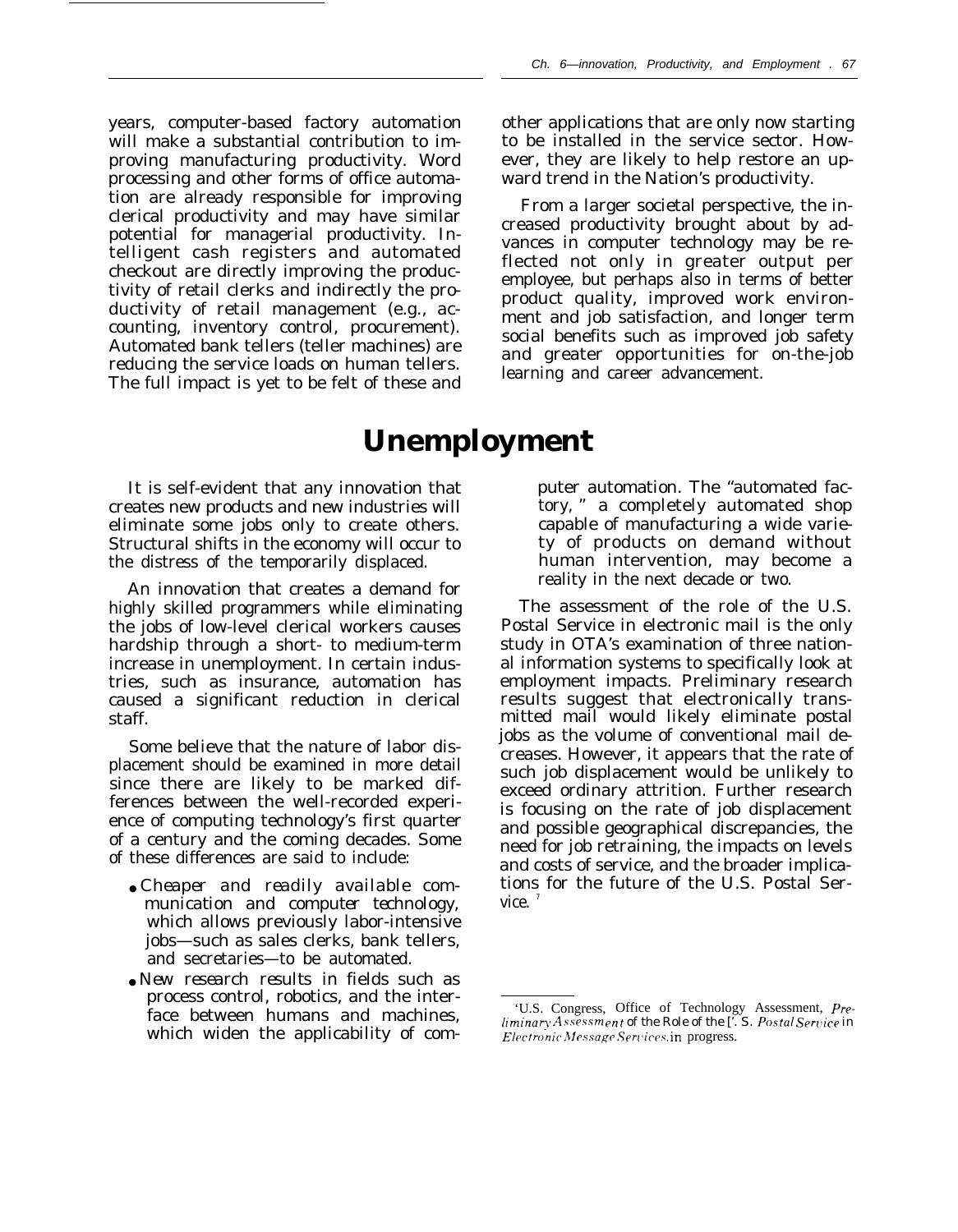## **Issues**

Congress will be confronting a number of issues concerned with innovation in computer technology and its effects on productivity and employment.

#### R&D Support

For a number of years the vitality of U.S. science and technology has depended, in part, on Federal support. In times of low productivity gains, taxpayer resistance to increased governmental spending is understandable as pressure grows to trim programs, such as R&D, that do not satisfy immediate needs. There has been a similar tendency by some sectors in private industry to cut R&D budgets when money is tight. Industry also cites tax disincentives to R&D investment, particularly prior to the 1978 capital gains tax reduction.

Innovation in information technology improves the productivity of the information industry itself and also offers the tools for improving the productivity of many other sectors of the economy. Therefore, some believe Federal R&D support is a wise policy, particularly in light of international competition for the same markets.

Research in basic computer science is supported by the National Science Foundation (NSF), the Office of Naval Research, the Advanced Projects Research Agency, and to a lesser extent by a few other agencies. Applied R&D is supported by NSF and by mission agencies such as the National Aeronautics and Space Administration and the Department of Energy, although the major part of development support comes from the Department of Defense. One issue to consider is whether research in the applications of computer technology to problems in the private (civilian) sector—in such areas as education, health, transportation, environmental quality, and job safety—is receiving adequate Federal support, given the critical nature of computer technology to the Nation's well-being.

#### Computer Impact Research

The very applicability and power for change inherent in computer technology that makes it so promising as a means of solving many societal problems has raised concerns that it might also have negative effects. Many computer and social scientists, aware of these potential problems, have been developing a field of research on computer impacts. <sup>a</sup>Professional journals have been started, courses are being developed, and a few computer scientists are describing their principal professional interest to be "computer impacts. " To date, however, it has been difficult to secure much Federal support for research because this subject does not comfortably fit into traditional scientific basic research programs, and because the products of early research tended to be of mixed quality.

Computer impact research is not pure computer science; neither is it classifiable as purely social or political science. It is also of no direct interest to the mission agencies, such as the Departments of Energy and Defense. However, the kinds of data and ideas that could be generated by long-term research in the societal impacts of computers could supply valuable input to the executive branch and to congressional agencies such as the General Accounting Office, CRS, and OTA. In addition, this research could help public officials and administrators gain a broader perspective of the social, economic, political, and institutional issues involved with managing information resources and technology in Government.<sup>9</sup>

<sup>&#</sup>x27;R. L. Kling, "Social Issues and Impacts of Computing: From Arena to Discipline," Proceedings of the 2d Conference *on Computers and Human Choice,* Vienna, Austria, June 1979.

<sup>&#</sup>x27;See Donald A. Marchand, "Are Public Administrators Failing To Do Their Computer Homework?" Governmen *Data Systems,* September/October 1980, p. 22 ff.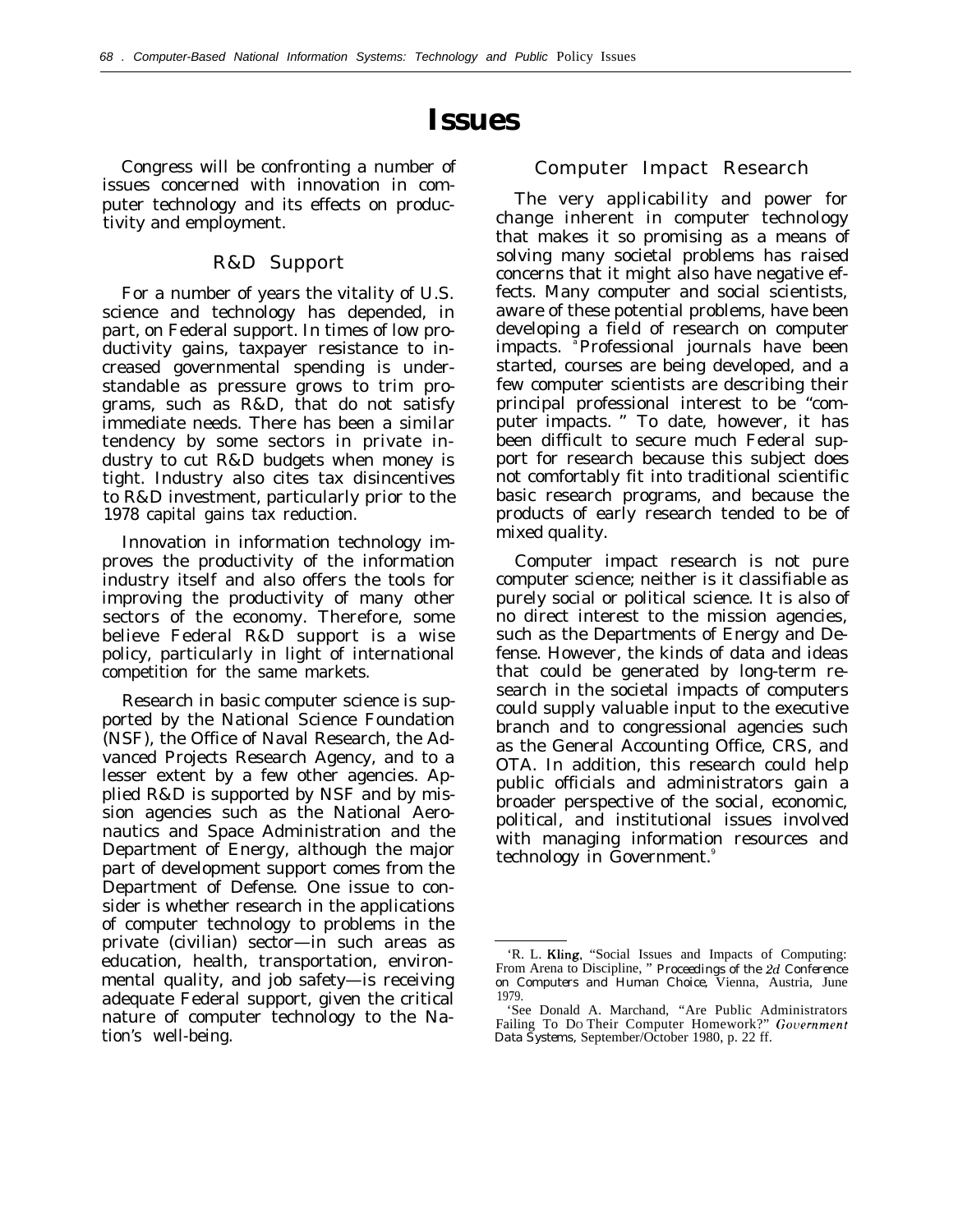#### Employment

 $=$ 

It is still uncertain whether the productivity increases brought about by computer technology will create or eliminate jobs. It would be helpful to know more about the long-term effects of automation. It is assumed that there will be some local structural impacts. Even if new jobs are created or old ones redefined, not all workers will find it easy or desirable to shift. This dislocation could result even when an official policy of no job loss has been established by a company, if employees are unwilling or unable to adapt themselves to the new technology or prove to be untrainable in the new procedures.

One OTA advisory panel member observed that, in periods of high demand and relatively full employment, labor displacement is unlikely to occur; however, when trying to pull out of a period of high unemployment there is greater incentive for firms to make productivity gains by investing in automation rather than increasing their labor force. Substituting machines for labor is easier when it can be done by not hiring when market demand for the product increases rather than having to fire.

On the other hand, it can be argued that the rising consumption of goods and services by the developing world will create a very large demand. Consequently, gains would be turned into increased production rather than decreased labor input.

#### Effects of Government Policy on Innovation

Innovation seems to be very sensitive to a variety of governmental policies. Thus, when exploring the potential impacts of new laws and regulations, Congress needs to be sensitive to possible unintended effects on the innovative process. For example:

● *Taxation..* Industrial investment in innovation is very sensitive to tax policies, particularly those that encourage or discourage capital formation for new

firms, for R&D expenditures, and for investments in new processes and equipment.

- *Antitrust:* The purpose of antitrust enforcement is presumably to encourage competition and, hence, innovation. Some experts hold, however, that major antitrust actions or threats of such actions against companies that are large principally because of a successful record of innovation may dampen their enthusiasm for further product development.
- *Regulation:* Regulation can encourage or discourage innovation depending on how it is applied. Regulators either try to direct innovation toward particular societal needs (as in the cases of automotive safety or environmental protection), or to control it for social protection (as in the cases of food and drug safety). The second order effects of this innovation can dampen innovation elsewhere as industrial investment must first respond to the regulatory demand. Only the remaining capital is available for investment.
- *International controls:* Multinational restrictions on the flow of data and computing hardware across national boundaries affect the design of communication-based information systems, and to some extent shape the nature of competition in the international marketplace.
- *Standards:* Federal standards, \* voluntary or mandatory, directed at Government or private sector applications can also shape the nature of innovation and competition. On the one hand, for example, some argue that standards for data processing compatibility will encourage a competitive industry to develop around so-called "plug-compatible equipment" (independently manufactured devices that plug into computers

 $*_{\text{For a detailed discussion of standards, see app.}}$  (' to U.S. Congress, Office of Technology Assessment, Telecommunica*tion Technology and Public Policy*, in press.